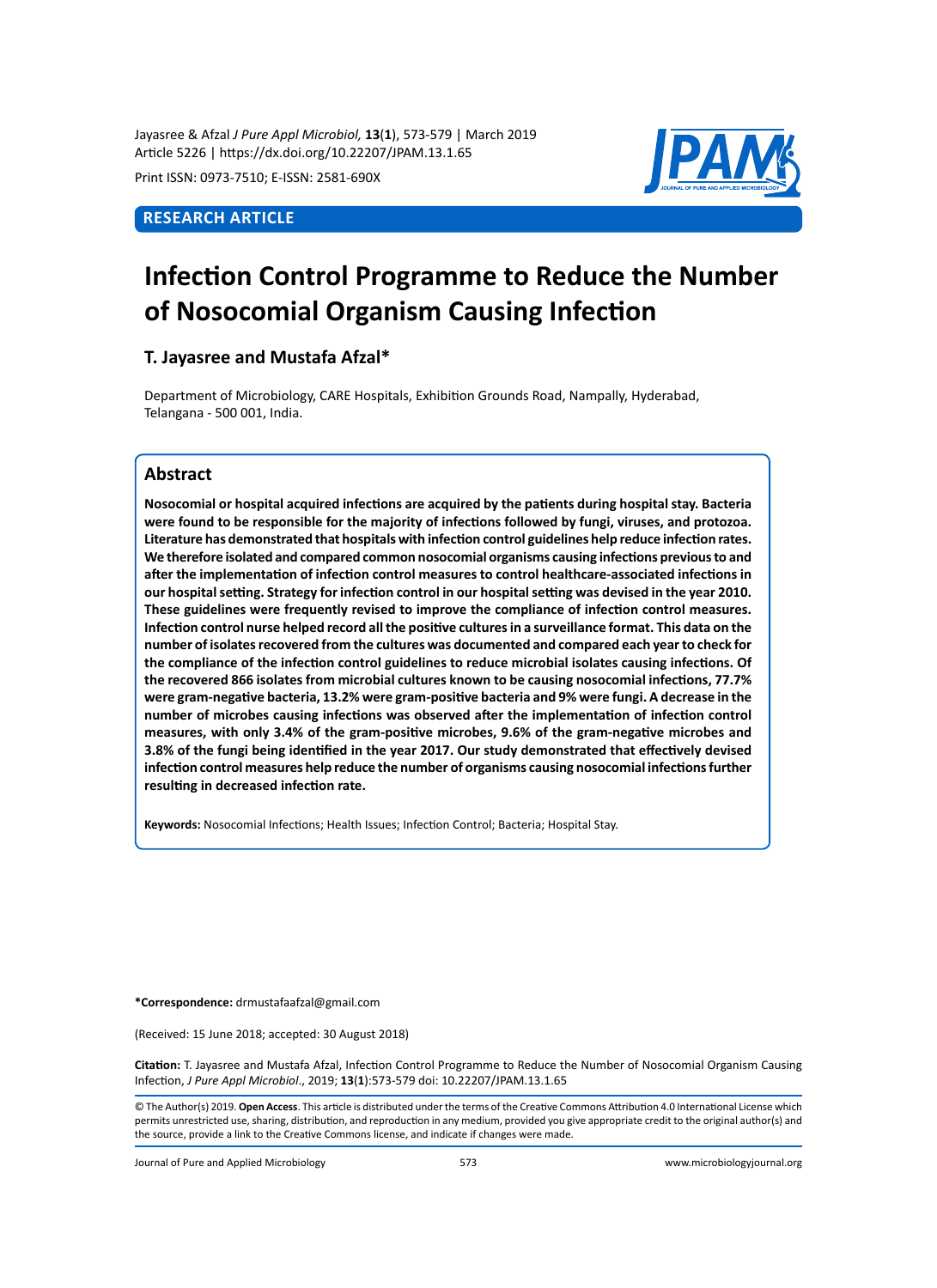#### **INTRODUCTION**

"Nosocomial or hospital-acquired infections" is the term used for any infection acquired by the patient during the hospital stay. In recent times, a new idiom, "healthcare-associated infections" is used for the type of infections caused by a prolonged hospital stay and is a major risk factor for serious health issues leading to death (Khan *et al*. 2015). Developing countries account for a greater burden of these infections when compared to the developed countries.

Literature regarding studies conducted in different parts of the world revealed that 5-10% of all hospitalizations in North America and Europe result in nosocomial infections, whereas Latin America, Sub-Saharan Africa, and Asia demonstrated more than 40% hospitalizations with nosocomial infections (World Health Organization. 2002). Two pathophysiologic factors must be present for the development of a nosocomial infection; impaired host defenses and colonization by pathogenic and non-pathogenic bacteria.

The most part of infections arises from the endogenous bacterial flora although critically ill patients in due course become colonized with resistant bacterial strains (Agaba *et al*. 2017). Bacterial species account for almost 90% of the nosocomial infections, whereas fungi, viruses, and mycobacteria have a less contributing role compared to bacterial infections (Gatermann *et al*. 2005). The agents that are frequently responsible for hospital-acquired infections comprise of Streptococcus species, Acinetobacter, Enterococcus, *Pseudomonas aeruginosa* (*P. aeruginosa*), and *Staphylococcus aureus* (*S. aureus*) (Horan *et al*. 2008).

Keeping in mind the mortality, morbidity, prolonged hospital stay and the cost, efforts should be taken to make hospitals as safe as possible to prevent such infections. Data from a small number of facilities in India propose that the implementation of hospital infection measures is a feasible option to reduce infection rates (Jaggi *et al*. 2013, Mehta *et al*. 2013). Reports from the hospitals with an effective infection surveillance and control program revealed infection rates to be reduced by approximately one-third (Haley *et al*. 1985).

Formulation of these infection control guidelines depends both on the physician understanding of epidemiologic observations in intensive care units and their knowledge of findings in the microbiology laboratory (Ebnother *et al*. 2008). These guidelines help both the health care personnel involved in patient care and the persons responsible for the surveillance and management of infections in the hospital.

Since nosocomial infections can be caused by several organisms but few were found to be particularly responsible for hospital-acquired infections (HAIs) we isolated and compared common nosocomial organisms causing HAIs previous to and after implementation of infection control measures to control healthcare-associated infections in our hospital setting.

#### **MATERIAL AND METHODS**

The discipline concerned with the prevention of nosocomial or healthcare-associated infection is infection control. Care hospital, Hyderabad has been a pioneer institution in managing infection control in our country. The present descriptive study involved identifying microbial isolates causing nosocomial infections from 2010-2017 and further evaluated their recovery from cultures after implementation of infection control measures in our hospital. **Ethical approval** 

Ethical approval was obtained from the Institutional Ethics Committee, Care Group of hospitals.

Agenda to initiate this programme was discussed in the hospital infection control committee meeting. Strategies to achieve infection control in our hospital setting was formulated by the infection control team in the year 2010 (Table 1) and were frequently revised each year to allow for improved compliance of the infection control measures.

Apart from this needle stick injury policy was implemented and protocols for handling infected linen was circulated to all nursing stations. Auditing high end and reserved antibiotics to streamline their use were also performed as a part of the infection control measure. Separate places were identified for washing of dressing

Journal of Pure and Applied Microbiology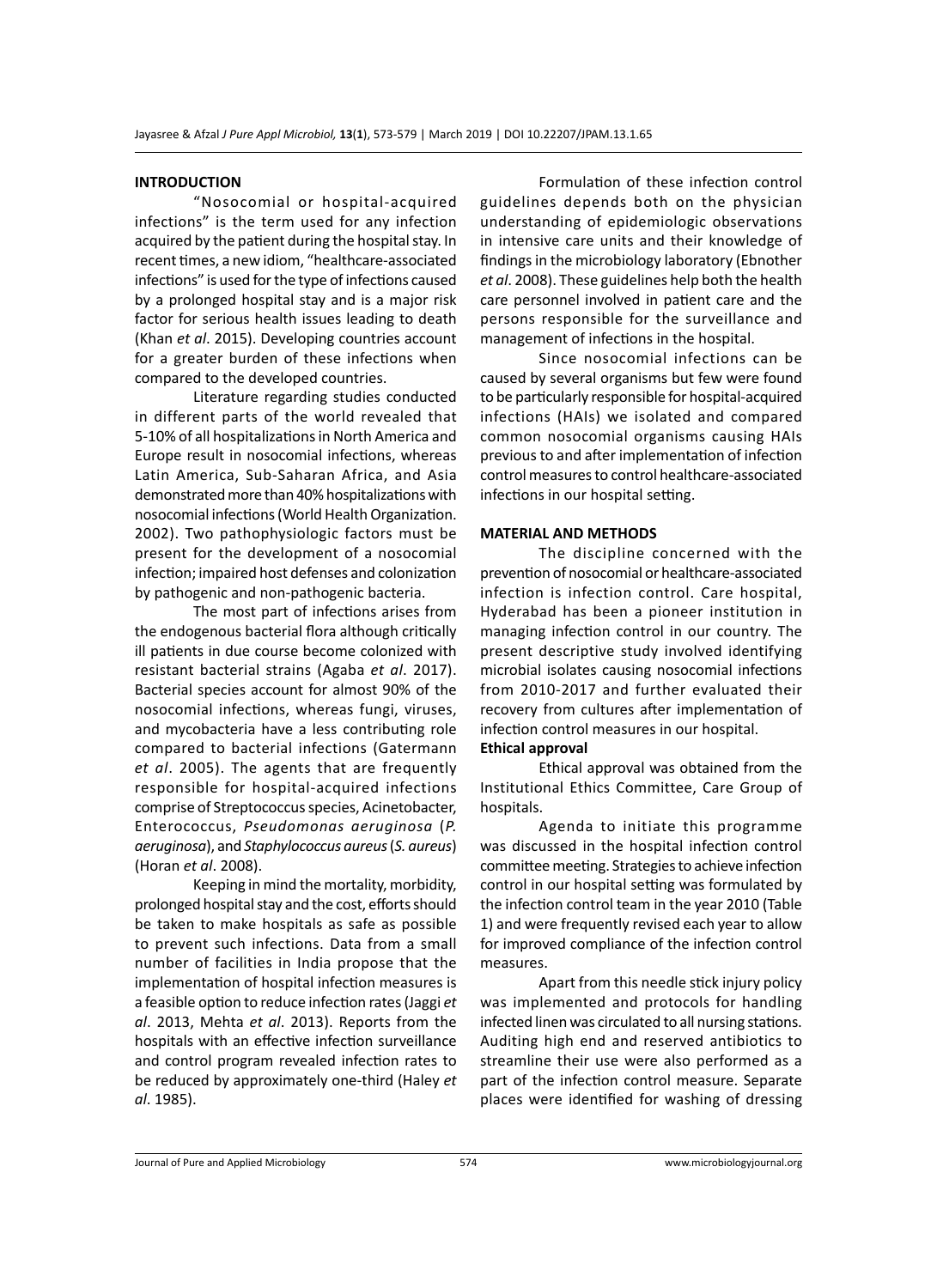| S. No. | Guidelines                                                                                                                                         |
|--------|----------------------------------------------------------------------------------------------------------------------------------------------------|
| 1.     | Physicians treating inpatients have to remove their aprons prior to their entry in the<br>intensive care units (ICUs)                              |
| 2.     | An obligatory rule to use shoe covers before entering the intensive care units                                                                     |
| 3.     | To prevent transmission of infection between patients, stethoscope needs to be<br>disinfected using alcohol swabs.                                 |
| 4.     | Dry mops to be used in all the ICU'S by the hospital housekeepers                                                                                  |
| 5.     | As an alternative to saline wash, heplocks should be used to flush intravenous (IV) lines                                                          |
| 6.     | Cloth masks and caps to substitute disposable caps and masks                                                                                       |
| 7.     | Provision of N-95 masks for every open case of tuberculosis                                                                                        |
| 8.     | Color coding stickers for recognition of infected patients                                                                                         |
| 9.     | Employ spacers to nebulize patients on ventilators                                                                                                 |
| 10.    | All the housekeeping, nursing staff, and technicians in critical areas to be vaccinated<br>against Hepatitis-B                                     |
| 11.    | Customary monitoring of fumigation practices in the intensive care units                                                                           |
| 12.    | Implementation of air sampling in the operation theatres and intensive care units                                                                  |
| 13.    | Methicillin-resistant Staphylococcus aureus (MRSA) policy was executed and<br>necessary precautions concerning it was given to all nursing station |
| 14.    | Mandatory reporting of extended-spectrum beta-lactamases in the microbiology lab                                                                   |
| 15.    | All surgical instruments to be disinfected using Korsolex                                                                                          |
| 16.    | The institution of effective measures to improve hand hygiene practices                                                                            |
| 17.    | Monitoring hygienic practices in the canteen to minimize the transmission of infections to the patients                                            |

|  |  |  | Table 1. Guidelines formulated by the Infection control committee |
|--|--|--|-------------------------------------------------------------------|
|--|--|--|-------------------------------------------------------------------|

sets in all the nursing stations before sending it to the Central sterile service department (CSSD). Multivariable (MVI) indicators helped in the additional evaluation of the proper sterilization of the dressing sets.

been reported that the incidence of nosocomial infections in the intensive care unit (ICU) is about 2 to 5 times higher than in the general inpatient hospital population ( Ewans *et al*. 1999).

Data regarding the isolation of specimens was collected through active surveillance by infection control nurses on an everyday basis and was documented in the surveillance format. It has

Henceforth, we collected data from the intensive care units i.e. neonatal intensive care unit (NICU), neurosurgery intensive care unit (NSICU), intermediate care unit (IMCU), intensive care cardiac unit (ICCU), medical intensive care

| Gram<br>positives               | 2010<br>N(%)  | 2011<br>N(%)  | 2011<br>N(%)  | 2012<br>N (%) | 2013<br>N(%)     | 2014<br>N(%) | 2015<br>N(%) | 2016<br>N(%) | 2017<br>N(%)   | Total |
|---------------------------------|---------------|---------------|---------------|---------------|------------------|--------------|--------------|--------------|----------------|-------|
| <b>Enterococcus</b><br>faecalis | 12            | 9             | 17            | 6             | 9                | 8            | 6            | 4            | 4              | 75    |
| <b>Enterococcus</b><br>faecium  | 12            | 9             | 0             | 6             | 0                | 0            | 0            | 0            | 0              | 27    |
| Staphylococcus<br>aureus        | 0             | 3             | 0             | 1             | 3                | 2            | 3            | 1            | 0              | 13    |
| Total                           | 24<br>(20.8%) | 21<br>(18.2%) | 17<br>(14.7%) | 13<br>(11.3%) | 12<br>$(10.4\%)$ | 10<br>(8.6%) | 9<br>(7.8%)  | 5.<br>(4.3%) | 4<br>$(3.4\%)$ | 115   |

**Table 2.** Isolates of gram-positive organisms causing nosocomial infections during the period 2010-2017

A total of 115 isolates of gram-positive organisms causing nosocomial infections were identified during the years 2010-2017 (Table 2). A decrease in the number of isolates was seen from the year 2010 to 2017 with only 3.4% of them being identified in the year 2017. Among the gram-positive isolates, the most common organism identified was *Enterococcus faecalis*, followed by *Enterococcus faecium* and *Staphylococcus aureus*.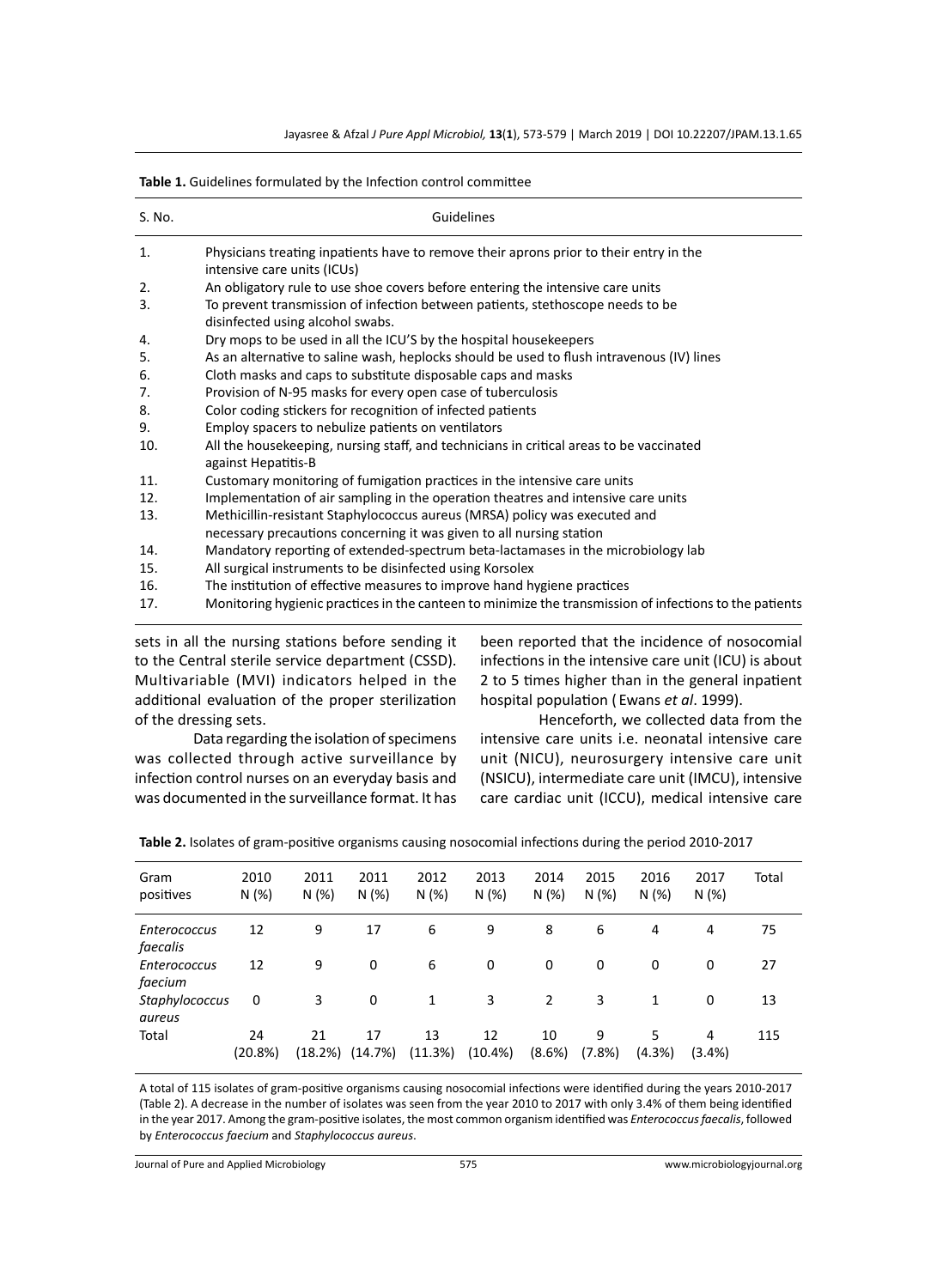unit (MICU), surgical intensive care unit (SICU), and cardiothoracic intensive care unit (CTICU) and subjected it to regular analysis. We furthermore conducted regular monthly programs on infection control practices to improve awareness among the physicians, nursing, and hospital housekeepers.

After an informed consent from the patients, appropriate clinical samples were collected and cultured for isolation/biochemical identification. For isolating the pathogens from the specimens we inoculated the specimens in common media which help in bacterial growth such as Blood agar, Chocolate agar, and Mac Conkey agar. Further incubation at 37°C for 24 hours promoted the growth of the microorganisms. The microscopically identified gram positive, gram negative microbes and fungi were additionally subjected to biochemical reactions to provide information on the species specificity.

Infection control nurse helped record all the positive cultures following which she obtained further data regarding the admission of the patient from the respective wards. This data on the number of isolates recovered from the cultures was documented and compared each year to check for the compliance of the infection control guidelines to reduce microbial isolates causing infections.

### **Statistical data**

Data was compiled using Microsoft excel sheet. Descriptive statistics were used to calculate the number of isolates recovered from the cultures in terms of percentages.

#### **RESULTS**

In the present study, we checked for the compliance of our devised infection control guidelines to reduce the number of nosocomial organisms causing infection. We further categorized the isolated microbes into gram-positive bacteria, gram-negative bacteria and fungi to further our understanding on which category of organisms accounted for the most part of nosocomial infections (Fig. 1).

Of the recovered 866 isolates from microbial cultures known to be causing nosocomial infections, 673 (77.7%) were gram-negative bacteria, 115 (13.2%) were gram-positive bacteria and 78 (9%) were fungi.

| Gram negatives      | 2010    | 2011           | 2012     | 2013 | 2014                  | 2015           | 2016           | 2017 Total     |     |
|---------------------|---------|----------------|----------|------|-----------------------|----------------|----------------|----------------|-----|
| Klebsiella          | 38      | 34             | 7        | 10   | 17                    | 15             | 25             | 11             | 157 |
| pneumoniae          |         |                |          |      |                       |                |                |                |     |
| Pseudomonas         | 30      | 26             | 16       | 24   | 16                    | 14             | 12             | 12             | 150 |
| aeruginosa          |         |                |          |      |                       |                |                |                |     |
| Acinetobacter       | 13      | 9              | 15       | 15   | 6                     | 17             | $\overline{2}$ | 15             | 92  |
| E. coli ESBL        | 30      | 12             | 27       | 22   | 25                    | 19             | 17             | 16             | 168 |
| Extended-spectrum   |         |                |          |      |                       |                |                |                |     |
| Enterobacter        | 6       | 7              | 17       | 13   | 5                     | 3              | 10             | 5              | 66  |
| beta-lactamases     |         |                |          |      |                       |                |                |                |     |
| Citrobacter koseri  | 3       | 1              | 2        | 0    | 2                     | 2              | 3              | 1              | 14  |
| Proteus mirabilis   | 2       | $\overline{2}$ | 1        | 0    | 1                     | 0              | 1              | 2              | 9   |
| <b>Burkholderia</b> | 1       | 1              | $\Omega$ | 0    | 2                     | 1              | 3              | 1              | 9   |
| Stenotrophomonas    | 2       | $\mathbf{1}$   | 1        | 0    | $\mathbf 0$           | $\overline{2}$ | $\mathbf 0$    | $\overline{2}$ | 8   |
| maltophilia         |         |                |          |      |                       |                |                |                |     |
| Total               | 125     | 93             | 86       | 84   | 74                    | 73             | 73             | 65             | 673 |
|                     | (18.5%) | (13.8%)        | (12.7%)  |      | $(12.4\%)$ $(10.9\%)$ | (10.8%)        | $(10.8\%)$     | $(9.6\%)$      |     |

**Table 3.** Isolates of gram-negative organisms causing nosocomial infections during the period 2010-2017

A total of 673 isolates of gram-negative organisms causing nosocomial infections were identified during the years 2010-2017 (Table 3). The number of gram-negative isolates reduced to 9.6% in the year 2017 in comparison to 18.5% isolates observed in the year 2010 when the infection control program began. Among the gram-negative isolates, the most commonly identified one was *Escherichia coli* Extended-spectrum beta-lactamases (*E. coli* ESBL), followed by *Klebsiella pneumoniae, Pseudomonas,*  and *Acinetobacter*.

Journal of Pure and Applied Microbiology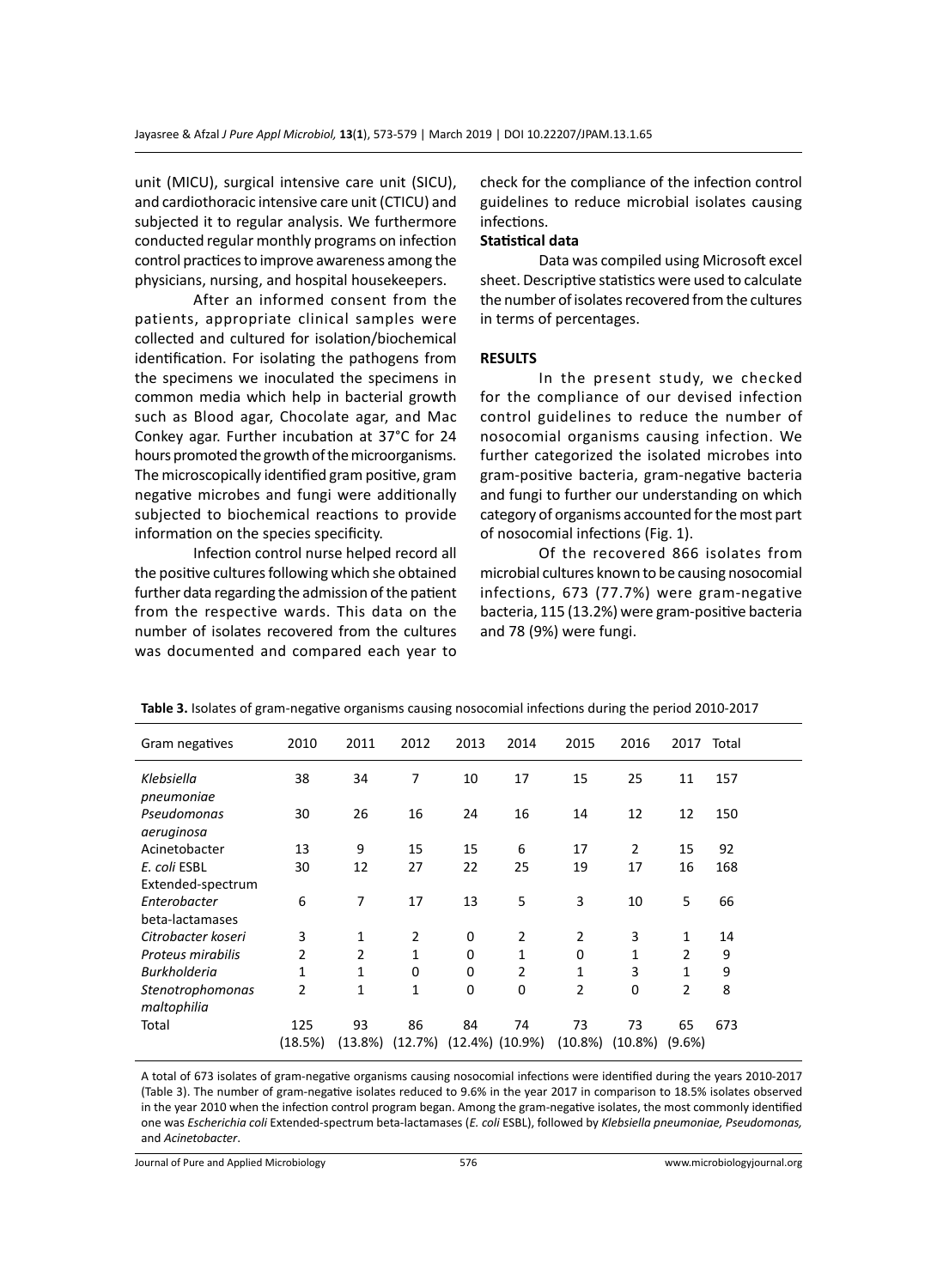| <b>Rapic +.</b> Boldies of Tungi causing hosocomial infections during the period 2010 2017. |               |                |      |      |                                                                                |                |              |                |              |  |
|---------------------------------------------------------------------------------------------|---------------|----------------|------|------|--------------------------------------------------------------------------------|----------------|--------------|----------------|--------------|--|
| Fungi                                                                                       | 2010          | 2011           | 2012 | 2013 | 2014                                                                           | 2015           | 2016         | 2017 Total     |              |  |
| Candida<br>albicans                                                                         | 12            | 9              | 11   | 8    | 4                                                                              | 1              | 1            | $\mathbf{1}$   | 47           |  |
| Candida<br>tropicalis                                                                       | 4             | 3              | 0    | 1    | $\overline{2}$                                                                 | 1              | 0            | $\overline{2}$ | 13           |  |
| Candida<br>Krusie                                                                           | 1             | $\overline{2}$ | 0    | 1    | $\mathbf{1}$                                                                   | $\overline{2}$ | $\mathbf{1}$ | 0              | 8            |  |
| Candida<br>glabrata                                                                         | 1             | 1              | 0    | 2    | $\mathbf{1}$                                                                   | 3              | $\mathbf{1}$ | 0              | 9            |  |
| Candida<br>parapsilosis                                                                     | 1             | 0              | 0    | 0    | 0                                                                              | 0              | 0            | 0              | $\mathbf{1}$ |  |
| Total                                                                                       | 19<br>(24.3%) | 15             | 11   | 12   | 8<br>$(19.2\%)$ $(14.1\%)$ $(15.3\%)$ $(10.2\%)$ $(8.9\%)$ $(3.8\%)$ $(3.8\%)$ | 7              | 3            | 3              | 78           |  |

**Table 4.** Isolates of fungi causing nosocomial infections during the period 2010-2017.

The number of fungal organisms isolated from the intensive care units decreased to 3.8% in the year 2017 in contrast to the 24.3% isolates identified in the year 2010 (Table 4). Most commonly isolated fungal organisms were *Candida albicans, Candida tropicalis* and *Candida krusie*.



**Fig. 1.** Percentage of gram-positive, gram-negative and fungal organisms isolates recovered from the culture

#### **DISCUSSION**

Hospital-acquired infections are a major concern equally for the health care providers and the patients. To combat these infections we devised infection control guidelines to evaluate if an appropriate infection controls guideline helps reduce the number of nosocomial organisms causing infection. In the present study, a total of 866 isolates were recovered from cultures with gram-negative organisms (77.7%) accounting for the majority of infections, followed by grampositive microbes (13.2%), and fungi. Data from the intensive care units in the United States also reported that gram-negative bacteria account for 70% of the nosocomial infections (Gaynes *et al*. 2005).

The number of gram-positive organisms causing infections in our study decreased from 20.8% to 3.4%. Among the gram-positive isolates, the most common organism identified was Enterococcus faecalis, followed by Enterococcus faecium and Staphylococcus aureus. Enterococci are the most frequent causes of nosocomial infections, particularly in the intensive care units. They are frequently transmitted from person to person through the hands of hospital personnel and occasionally through medical devices (Olawale, 2011). A decrease in the number of Enterococcus isolates in the present study could be attributed to the improved hand hygiene measures and disinfection of surgical instruments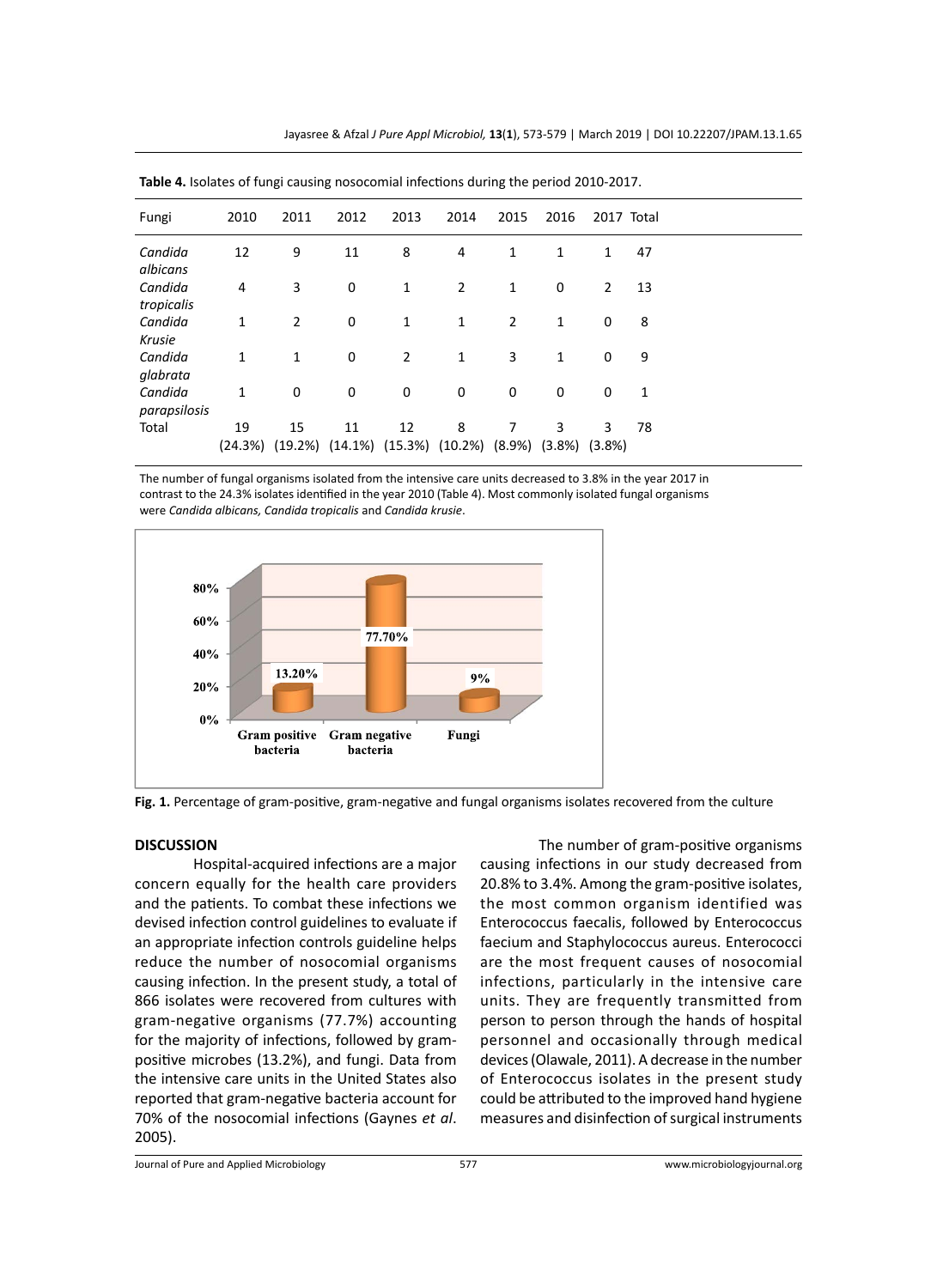implemented as a part of our infection control policy.

The number of gram-negative isolates reduced to 9.6% in the year 2017 in comparison to 18.5% isolates observed in the year 2010 when the infection control program began. *E. coli* ESBL was the most commonly isolated gramnegative pathogen in the present study followed by *Klebsiella pneumoniae* (*K. pneumoniae*), Pseudomonas, and Acinetobacter. Enterobacteriaceae family constitutes the *Klebsiella*  and *Escherichia coli* species. The high resistance to antibiotics by this group of microbial species constitutes one major reason for nosocomial infections (Khan *et al*. 2017). Antibiotic control policy to audit high end and reserved antibiotics use as a part of our infection control measure helped reduced the number of Enterobacteriaceae isolates in the present study.

The common pathogens causing infections i.e. ventilator-associated pneumonia include gram-negative bacteria such as *Pseudomonas aeruginosa*, *Escherichia coli, K. pneumoniae*, Acinetobacter species, and gram-positive microbe such as *Staphylococcus aureus* (Chi *et al*. 2012). A gradual decrease in the number of these microbial isolates was seen over a period of time from 2010- 2017 after the implementation of infection control guidelines. The use of spacers to nebulize patients on ventilators, regular monitoring of fumigation practices, implementation of air sampling units in all the ICUs and other infection control measures might have accounted for this decrease in our present study.

Certain pathogens survive in the environment for an extended period of time, principally the Enterococcus and the Acinetobacter species. Environmental factors chiefly improper cleaning and disinfection have been found accountable for their survival leading to nosocomial infections (Mehta *et al*. 2014). Protocols for handling infected linen and washing of dressing sets, disinfection of all surgical instruments using Korsolex and additional cleaning and disinfection protocols accounted for this decrease of environmental pathogens.

In hospital settings, *K. pneumonia* is transmitted by person-to-person contact and in particularly when healthcare professionals do not wash or clean hands subsequent to checking a contaminated patient (Khan *et al*. 2015). Improvement of the hand hygiene helps minimize nosocomial infection as proposed by the World Health Organization (WHO) (Abdellatif *et al*. 2007). Hence the promotion of effective measures to improve hand hygiene by organizing training classes on hand washing practices and provision of hand washing facilities in all critical care areas and nursing stations accounted for this decrease as observed in the year 2017.

*Pseudomonas aeruginosa* tolerates a wide range of physical conditions, with minimal requirements for growth. In hospitals, it has been isolated from food, floor mops (moist environment promotes its growth), respiratory and dialysis equipment. It is an important nosocomial pathogen because of its intrinsic resistance to antimicrobials (Lim *et al*. 2005). A decrease in the number of *P. aeruginosa* isolates has been observed in the present study from (20%; 20/150) to (8%; 12/150). Infection control measures including the use of dry mops, monitoring hygienic practices in the canteen and streamlining high end and reserved antimicrobial use would have contributed to this decrease in the current study.

Apart from bacterial species, fungal organisms also act as opportunistic pathogens causing nosocomial infections in immunecompromised individuals (Ducel, 2002). Most commonly isolated fungal organisms in our present study were *Candida albicans, Candida tropicalis,*  and *Candida glabrata*. Although *C. albicans*  remains the most common cause of nosocomial infections a number of reports have documented infections caused by other *Candida* species: *C. tropicalis, C. glabrata,* and *C. krusei* which is in line with our current study (Pfaller, 1996).

#### **CONCLUSIONS**

In this era of antibiotics, nosocomial infections are still unmanageable. Our study revealed that an effectively devised infection control guideline helps reduce the number of organisms causing nosocomial infections. There is also a great need that best infection control practices be shared among hospitals to control the spread of these infections.